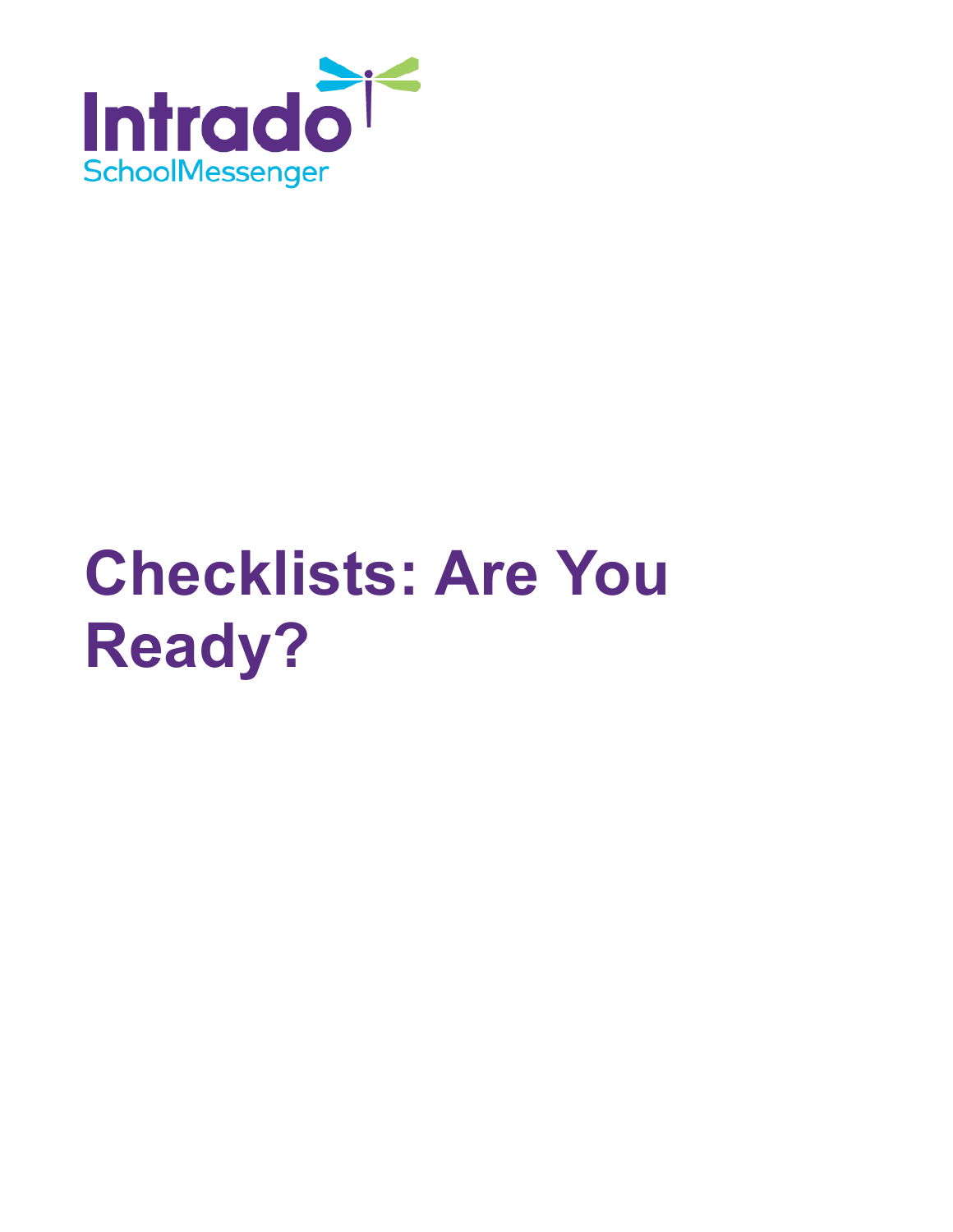

## **Contents**

<span id="page-1-0"></span>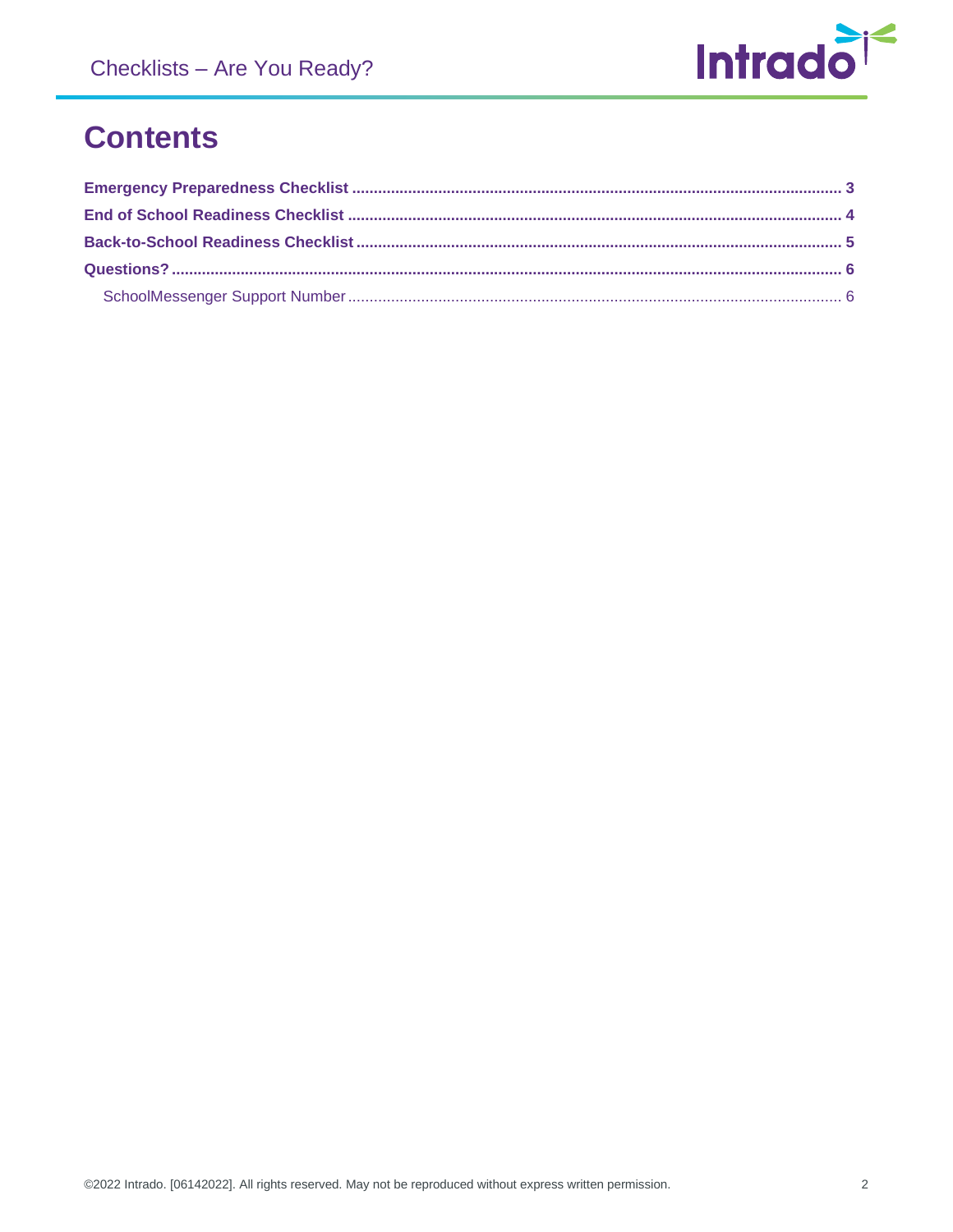

#### **Emergency Preparedness Checklist**

Are you prepared for inclement weather, lockdown, or any emergency unforeseen circumstances when you need to close school at a moment's notice? Use the checklist below to ensure that you are fully prepared to use Communicate in the event that you need to close school suddenly and need to inform your parents and staff.

*Important: Never store your Username, Password, Phone User ID, or Phone Pin in an unsecured location.*

Do you and the other Users of the program know your **Login URL**, **Username**, and **Password**?

Your Login URL is https://asp.schoolmessenger.com/**YourCustomerID**

**https://asp.schoolmessenger.com/**\_\_\_\_\_\_\_\_\_\_\_\_\_\_\_\_\_\_\_\_\_\_\_\_\_\_\_\_\_\_\_\_\_\_\_\_\_\_\_\_\_\_\_\_\_\_\_\_

Have you checked the following **User settings** with your System Administrator to ensure that you are able to send calls outside of normal school hours and that you have all of the access that you need?

What are your Call Time Restrictions – can you send a Broadcast when you may need to?

Do you have the ability to send phone calls, emails, and text messages if applicable/needed?

\_\_\_\_\_\_\_\_\_\_\_\_\_\_\_\_\_\_\_\_\_\_\_\_\_\_\_\_\_\_\_\_\_\_\_\_\_\_\_\_\_\_\_\_\_\_\_\_\_\_\_\_\_\_\_\_\_\_\_\_\_\_\_\_\_\_\_\_\_\_\_

 $\overline{\phantom{a}}$  ,  $\overline{\phantom{a}}$  ,  $\overline{\phantom{a}}$  ,  $\overline{\phantom{a}}$  ,  $\overline{\phantom{a}}$  ,  $\overline{\phantom{a}}$  ,  $\overline{\phantom{a}}$  ,  $\overline{\phantom{a}}$  ,  $\overline{\phantom{a}}$  ,  $\overline{\phantom{a}}$  ,  $\overline{\phantom{a}}$  ,  $\overline{\phantom{a}}$  ,  $\overline{\phantom{a}}$  ,  $\overline{\phantom{a}}$  ,  $\overline{\phantom{a}}$  ,  $\overline{\phantom{a}}$ 

 $\overline{\phantom{a}}$  ,  $\overline{\phantom{a}}$  ,  $\overline{\phantom{a}}$  ,  $\overline{\phantom{a}}$  ,  $\overline{\phantom{a}}$  ,  $\overline{\phantom{a}}$  ,  $\overline{\phantom{a}}$  ,  $\overline{\phantom{a}}$  ,  $\overline{\phantom{a}}$  ,  $\overline{\phantom{a}}$  ,  $\overline{\phantom{a}}$  ,  $\overline{\phantom{a}}$  ,  $\overline{\phantom{a}}$  ,  $\overline{\phantom{a}}$  ,  $\overline{\phantom{a}}$  ,  $\overline{\phantom{a}}$ 

Can you see all of the contacts that you need to see in your Lists?

Do you have an **alternate workstation** in mind that you can use in the event that your normal workstation cannot be accessed? If so, do you have your **Login URL** from above bookmarked on it?

Have you set up the **Admin sender app** so that you can send Broadcasts from the mobile phone app if needed? Do you have your **Customer ID**, **Username**, and **Password** to log in?

\_\_\_\_\_\_\_\_\_\_\_\_\_\_\_\_\_\_\_\_\_\_\_\_\_\_\_\_\_\_\_\_\_\_\_\_\_\_\_\_\_\_\_\_\_\_\_\_\_\_\_\_\_\_\_\_\_\_\_\_\_\_\_\_\_\_\_\_\_\_\_\_\_\_

Have you ensured that you at least have **saved Lists** under *your* User Account, and if you send Saved Messages, that you have your **Repeating Broadcasts** set up?

Customer ID:

Have you set up the **Remote Phone Access system** so that you can send phone Broadcasts from a working phone that can make calls in the event that neither a workstation or cell phone is available? Do you know the **number to call**, as well as your **Phone User ID** and **Phone PIN** for this system?

Remote Phone Access #

*Important: Never store your Username, Password, Phone User ID, or Phone Pin in an unsecured location.*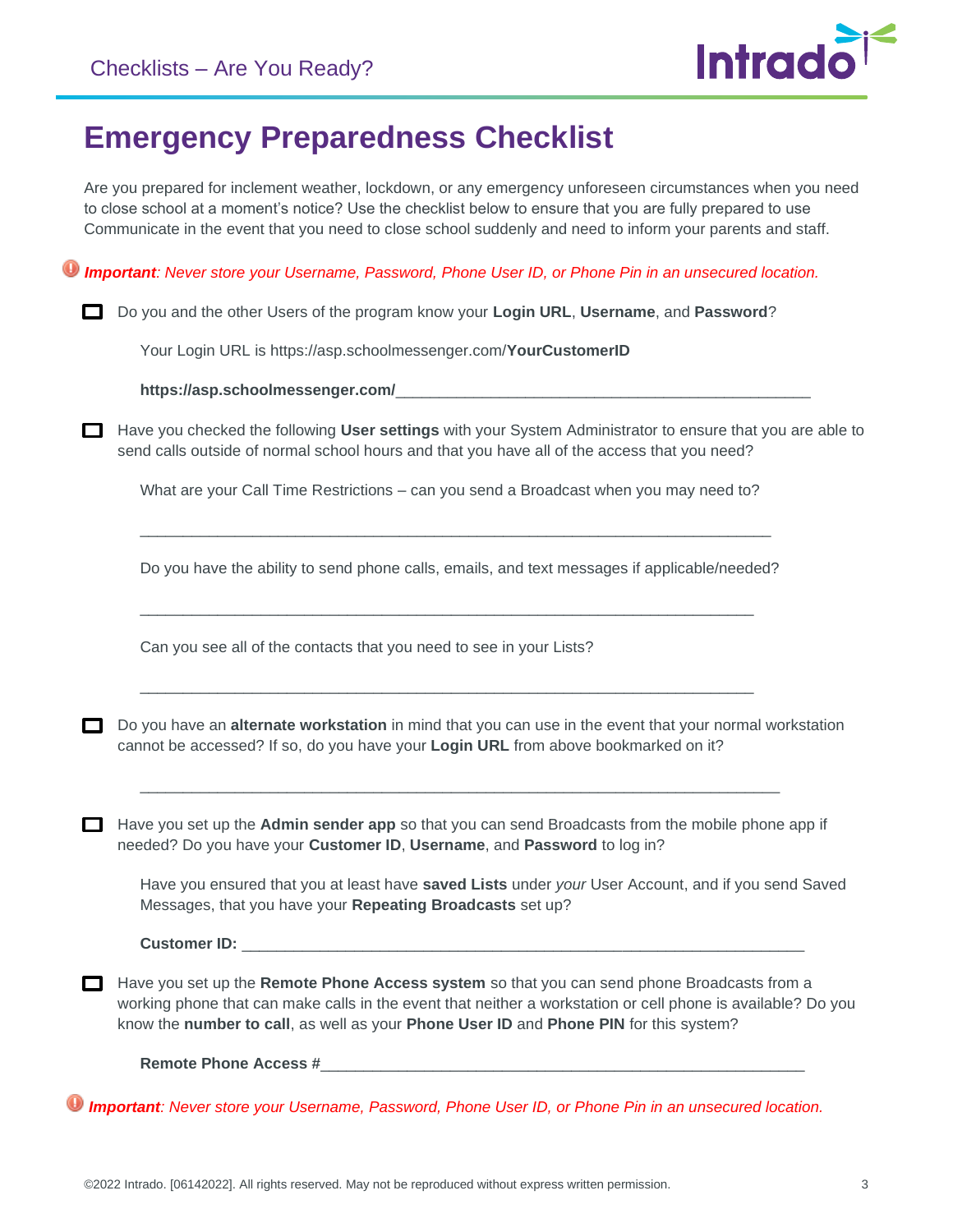

#### <span id="page-3-0"></span>**End of School Readiness Checklist**

Once school has ended for the year and your usage of Communicate lessens over the summer, are you ready to wind down the program until the next school year starts, and prepare for when you start up again? Use the checklist below to ensure that you are prepared.

Have you **disabled your Repeating Broadcasts**, such as **attendance** and **food service**?

*Note: If you have Repeating Broadcasts that are used in the SenderApp for the Send Repeating feature, it is recommended not to disable those unless they are truly not needed.*

\_\_\_\_\_\_\_\_\_\_\_\_\_\_\_\_\_\_\_\_\_\_\_\_\_\_\_\_\_\_\_\_\_\_\_\_\_\_\_\_\_\_\_\_\_\_\_\_\_\_\_\_\_\_\_\_\_\_\_\_\_\_\_\_\_\_\_\_\_\_\_\_\_\_\_\_\_\_\_\_\_\_\_\_ \_\_\_\_\_\_\_\_\_\_\_\_\_\_\_\_\_\_\_\_\_\_\_\_\_\_\_\_\_\_\_\_\_\_\_\_\_\_\_\_\_\_\_\_\_\_\_\_\_\_\_\_\_\_\_\_\_\_\_\_\_\_\_\_\_\_\_\_\_\_\_\_\_\_\_\_\_\_\_\_\_\_\_\_  $\mathcal{L}_\text{max}$  and the contribution of the contribution of the contribution of the contribution of the contribution of the contribution of the contribution of the contribution of the contribution of the contribution of the \_\_\_\_\_\_\_\_\_\_\_\_\_\_\_\_\_\_\_\_\_\_\_\_\_\_\_\_\_\_\_\_\_\_\_\_\_\_\_\_\_\_\_\_\_\_\_\_\_\_\_\_\_\_\_\_\_\_\_\_\_\_\_\_\_\_\_\_\_\_\_\_\_\_\_\_\_\_\_\_\_\_\_\_

If your data needs to be **rolled over** next year before school starts, have you scheduled an appointment with support to do so around that time?

\_\_\_\_\_\_\_\_\_\_\_\_\_\_\_\_\_\_\_\_\_\_\_\_\_\_\_\_\_\_\_\_\_\_\_\_\_\_\_\_\_\_\_\_\_\_\_\_\_\_\_\_\_\_\_\_\_\_\_\_\_\_\_\_\_\_\_\_\_\_\_\_\_\_\_\_\_\_\_\_\_\_\_\_ \_\_\_\_\_\_\_\_\_\_\_\_\_\_\_\_\_\_\_\_\_\_\_\_\_\_\_\_\_\_\_\_\_\_\_\_\_\_\_\_\_\_\_\_\_\_\_\_\_\_\_\_\_\_\_\_\_\_\_\_\_\_\_\_\_\_\_\_\_\_\_\_\_\_\_\_\_\_\_\_\_\_\_\_ \_\_\_\_\_\_\_\_\_\_\_\_\_\_\_\_\_\_\_\_\_\_\_\_\_\_\_\_\_\_\_\_\_\_\_\_\_\_\_\_\_\_\_\_\_\_\_\_\_\_\_\_\_\_\_\_\_\_\_\_\_\_\_\_\_\_\_\_\_\_\_\_\_\_\_\_\_\_\_\_\_\_\_\_ \_\_\_\_\_\_\_\_\_\_\_\_\_\_\_\_\_\_\_\_\_\_\_\_\_\_\_\_\_\_\_\_\_\_\_\_\_\_\_\_\_\_\_\_\_\_\_\_\_\_\_\_\_\_\_\_\_\_\_\_\_\_\_\_\_\_\_\_\_\_\_\_\_\_\_\_\_\_\_\_\_\_\_\_

\_\_\_\_\_\_\_\_\_\_\_\_\_\_\_\_\_\_\_\_\_\_\_\_\_\_\_\_\_\_\_\_\_\_\_\_\_\_\_\_\_\_\_\_\_\_\_\_\_\_\_\_\_\_\_\_\_\_\_\_\_\_\_\_\_\_\_\_\_\_\_\_\_\_\_\_\_\_\_\_\_\_\_\_ \_\_\_\_\_\_\_\_\_\_\_\_\_\_\_\_\_\_\_\_\_\_\_\_\_\_\_\_\_\_\_\_\_\_\_\_\_\_\_\_\_\_\_\_\_\_\_\_\_\_\_\_\_\_\_\_\_\_\_\_\_\_\_\_\_\_\_\_\_\_\_\_\_\_\_\_\_\_\_\_\_\_\_\_ \_\_\_\_\_\_\_\_\_\_\_\_\_\_\_\_\_\_\_\_\_\_\_\_\_\_\_\_\_\_\_\_\_\_\_\_\_\_\_\_\_\_\_\_\_\_\_\_\_\_\_\_\_\_\_\_\_\_\_\_\_\_\_\_\_\_\_\_\_\_\_\_\_\_\_\_\_\_\_\_\_\_\_\_ \_\_\_\_\_\_\_\_\_\_\_\_\_\_\_\_\_\_\_\_\_\_\_\_\_\_\_\_\_\_\_\_\_\_\_\_\_\_\_\_\_\_\_\_\_\_\_\_\_\_\_\_\_\_\_\_\_\_\_\_\_\_\_\_\_\_\_\_\_\_\_\_\_\_\_\_\_\_\_\_\_\_\_\_

\_\_\_\_\_\_\_\_\_\_\_\_\_\_\_\_\_\_\_\_\_\_\_\_\_\_\_\_\_\_\_\_\_\_\_\_\_\_\_\_\_\_\_\_\_\_\_\_\_\_\_\_\_\_\_\_\_\_\_\_\_\_\_\_\_\_\_\_\_\_\_\_\_\_\_\_\_\_\_\_\_\_\_\_ \_\_\_\_\_\_\_\_\_\_\_\_\_\_\_\_\_\_\_\_\_\_\_\_\_\_\_\_\_\_\_\_\_\_\_\_\_\_\_\_\_\_\_\_\_\_\_\_\_\_\_\_\_\_\_\_\_\_\_\_\_\_\_\_\_\_\_\_\_\_\_\_\_\_\_\_\_\_\_\_\_\_\_\_ \_\_\_\_\_\_\_\_\_\_\_\_\_\_\_\_\_\_\_\_\_\_\_\_\_\_\_\_\_\_\_\_\_\_\_\_\_\_\_\_\_\_\_\_\_\_\_\_\_\_\_\_\_\_\_\_\_\_\_\_\_\_\_\_\_\_\_\_\_\_\_\_\_\_\_\_\_\_\_\_\_\_\_\_ \_\_\_\_\_\_\_\_\_\_\_\_\_\_\_\_\_\_\_\_\_\_\_\_\_\_\_\_\_\_\_\_\_\_\_\_\_\_\_\_\_\_\_\_\_\_\_\_\_\_\_\_\_\_\_\_\_\_\_\_\_\_\_\_\_\_\_\_\_\_\_\_\_\_\_\_\_\_\_\_\_\_\_\_

*Rollover Appointment with Support:*

Will you be changing student information systems, or making any other **system-wide changes** to the way your data works or the way you use the program, such as adding more imported data? If so, have you scheduled an appointment with support to help you with these changes if needed?

*Data Change Appointment with Support:*

Will you be adding more **User Accounts** to the program or changing existing ones before next year, and if so, do you know how to add Users or make changes to them?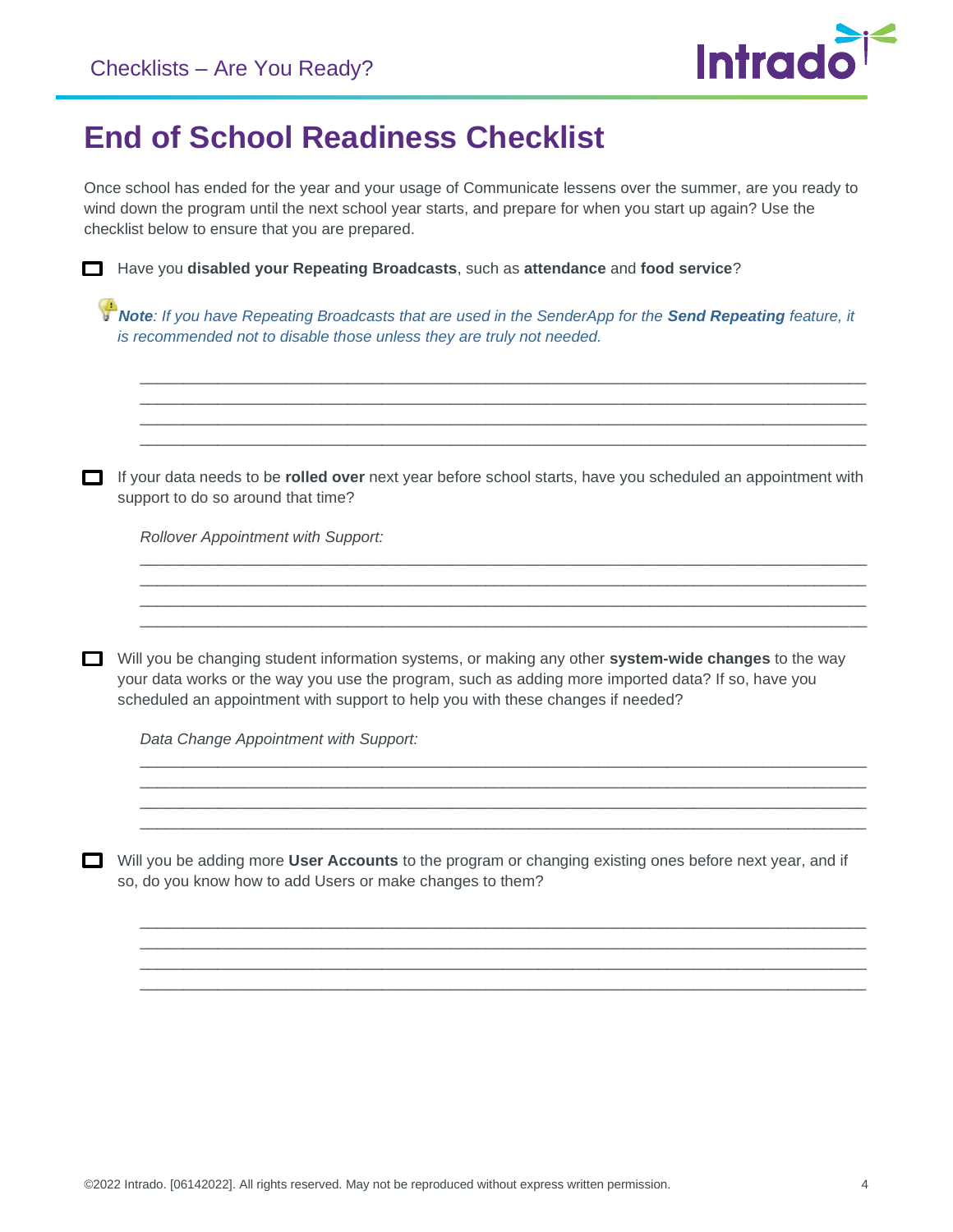

#### <span id="page-4-0"></span>**Back-to-School Readiness Checklist**

When school starts back up this year, will you be ready to use Communicate? Use the following checklist to ensure that you are fully prepared.

Do you have any **new Users** or **System Administrators** that need to be **added** or **trained**? Visit [www.schoolmessenger.com/training/communicate-webinars.](http://www.schoolmessenger.com/training/communicate-webinars) If you prefer to schedule a Webinar specifically for your district, email training@schoolmessenger.com. Webinar times during back-to-school fill up quickly, so contact training as soon as possible.

Will you be adding any **additional schools** to your account? If so, have you made an appointment with support to assist you with this if necessary?

*Schools to Add:* \_\_\_\_\_\_\_\_\_\_\_\_\_\_\_\_\_\_\_\_\_\_\_\_\_\_\_\_\_\_\_\_\_\_\_\_\_\_\_\_\_\_\_\_\_\_\_\_\_\_\_\_\_\_\_\_\_\_\_\_\_\_\_\_\_\_\_\_\_\_

Appointment with Support to Add Schools: \_\_\_\_\_\_

Will you be changing student information systems this year, or making any **system-wide changes** to the way your data works or the way you use the program, such as adding more imported data? If so, have you scheduled an appointment with support to help you with these changes if needed?

*Changes to be made:* \_\_\_\_\_\_\_\_\_\_\_\_\_\_\_\_\_\_\_\_\_\_\_\_\_\_\_\_\_\_\_\_\_\_\_\_\_\_\_\_\_\_\_\_\_\_\_\_\_\_\_\_\_\_\_\_\_\_\_\_\_\_\_\_\_\_

*Data Change Appointment with Support:* 

Have you **rolled over your data** for the upcoming year if necessary? If not, have you made an appointment with support to help you do so?

*Rollover Appointment with Support:* \_\_\_\_\_\_\_\_\_\_\_\_\_\_\_\_\_\_\_\_\_\_\_\_\_\_\_\_\_\_\_\_\_\_\_\_\_\_\_\_\_\_\_\_\_\_\_\_\_\_\_\_\_\_

Have you turned your **Repeating Broadcasts** back on, such as for attendance or food service?

Are you making any changes to your **attendance** or **food service** calls this year? If so, have you made an appointment with support to assist you?

*Changes to be made:* \_\_\_\_\_\_\_\_\_\_\_\_\_\_\_\_\_\_\_\_\_\_\_\_\_\_\_\_\_\_\_\_\_\_\_\_\_\_\_\_\_\_\_\_\_\_\_\_\_\_\_\_\_\_\_\_\_\_\_\_\_\_\_\_\_\_

*Broadcast Change Appointment with Support:* \_\_\_\_\_\_\_\_\_\_\_\_\_\_\_\_\_\_\_\_\_\_\_\_\_\_\_\_\_\_\_\_\_\_\_\_\_\_\_\_\_\_\_\_\_\_\_

Would you like to add **SMS text messaging** capability to the program if you do not already have it? If so, have you made an appointment with support to help you do so? Consider the following:

To send an SMS message from the program, it requires that the owner of the cell phone provides consent directly by replying to the short code with an affirmative statement of **y** or **yes**. We can send an initial optin message one time only (per number) to all of your recipients to prompt them to do so.

You will need to select a date and time that you would like to send it out (Monday through Friday, after 10:00 AM your time), and when appropriate, let your recipients know it is coming after talking with support and answering a few questions.

There are some questions that will need to be answered by a System Administrator when talking with support so that the program can be configured properly for SMS usage before the initial opt-in message is sent.

*Date & Time of Opt-In Message:* \_\_\_\_\_\_\_\_\_\_\_\_\_\_\_\_ SMS *Appointment with Support:* \_\_\_\_\_\_\_\_\_\_\_\_\_\_\_